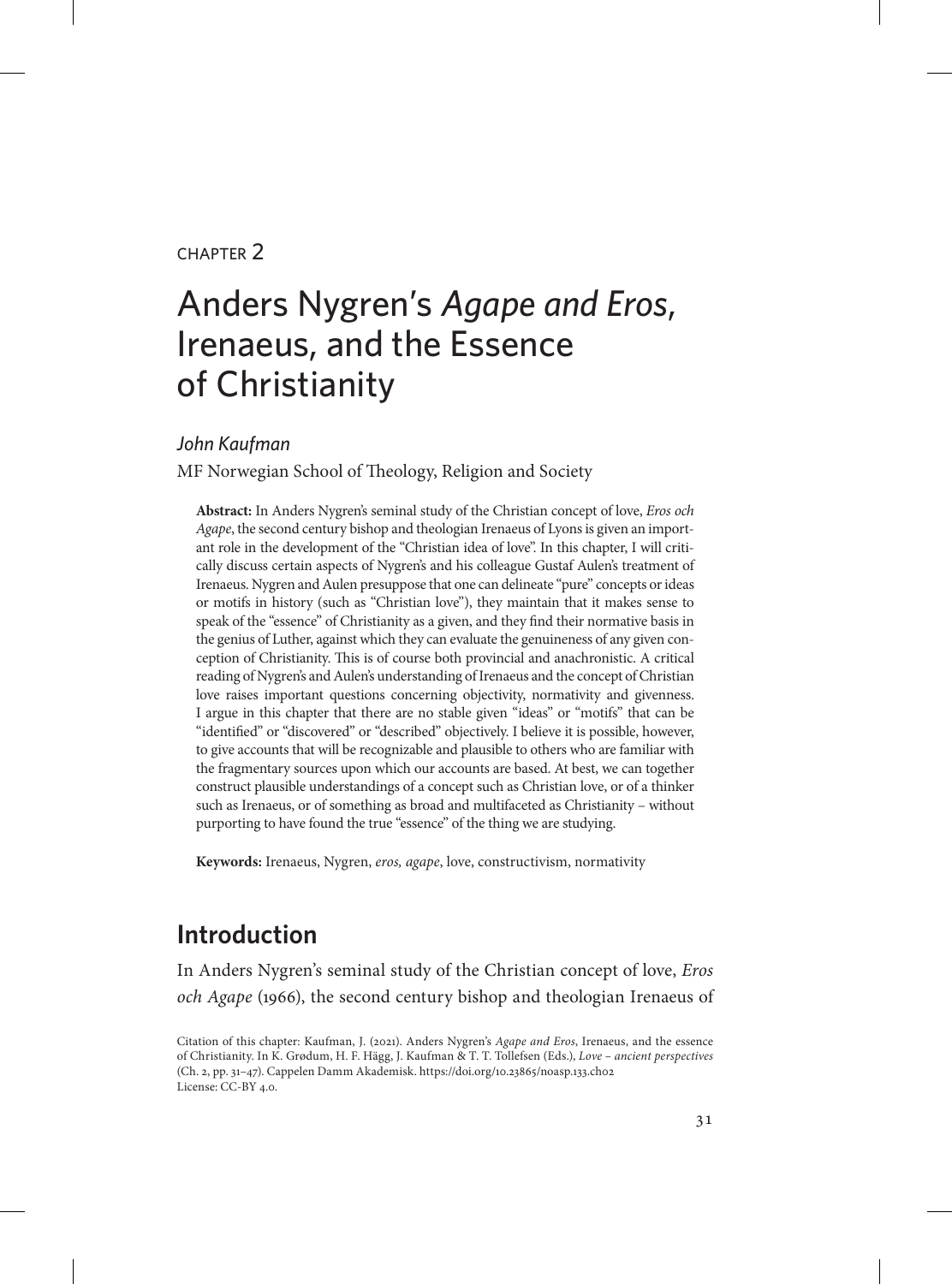Lyons is given an important role in the development of the "Christian idea of love". In the following, I will critically discuss certain aspects of Nygren's and his colleague Gustaf Aulen's treatment of Irenaeus. I will argue that Nygren's and Aulen's readings of Irenaeus are problematic, not primarily due to their somewhat idiosyncratic understandings of the Christian concept of love, but for reasons related to theory and method. Nygren and Aulen presuppose that one can delineate "pure" concepts or ideas or motifs in history (such as "Christian love"), they maintain that it makes sense to speak of the "essence" of Christianity as a given, and they find their normative basis in the genius of Luther, against which they can evaluate the genuineness of any given conception of Christianity. This is of course both provincial and anachronistic. In the following, through a critical reading of Nygren's and Aulen's understanding of Irenaeus and the concept of Christian love, I will discuss issues of objectivity, normativity and givenness in the study of intellectual history.

# **Motif Research: Aulen and Nygren**

When I hear the words "agape and eros", my thoughts immediately go to the classic work with this title from the 1930s by the Swedish theologian and bishop Anders Nygren.1 In this book, Nygren purports to give an objective and neutral presentation of the Christian concept of love through the ages.2 In Nygren's study, Irenaeus, the second century bishop and theologian from Lyons, is given an important role in the development of the "Christian idea of love". I would maintain that Nygren's classic study of the Christian concept of love, and a critical reading of Nygren, is still relevant in a volume discussing the concept of love.

In the following, I will present a brief critical reading of certain aspects of Nygren's treatment of Irenaeus. Nygren did not write in a vacuum, however. I will therefore also relate Nygren's study to the contemporary Swedish theological classic by Gustaf Aulen, *Christus Victor*. 3 My

<sup>1</sup> Nygren, 1936. English translation Nygren, 1953. Later published in a slightly revised version as Nygren, 1966.

<sup>2</sup> Cf. also the discussion of Nygren in Tollefsen in the current volume.

<sup>3</sup> Aulen, 1930. English translation Aulen, 1970.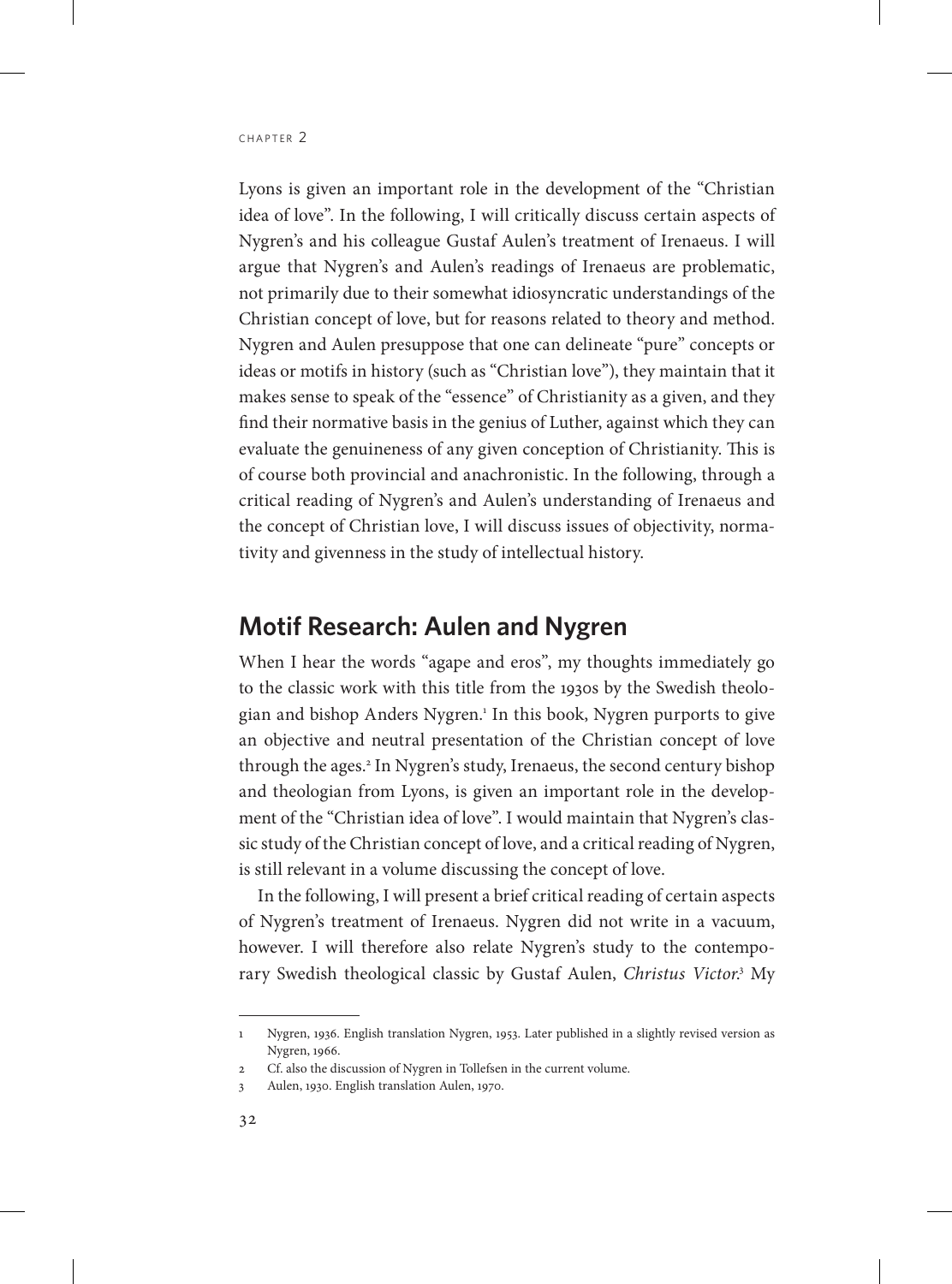primary focus will be on certain theoretical presuppositions that underlie Nygren's and Aulen's understanding of Irenaeus.

I am aware that I am kicking through wide open (or perhaps even forgotten) doors when I propose a critical reading of Nygren's *Agape and Eros* and Aulen's *Christus Victor*. These are classic texts and have precisely therefore been thoroughly discussed and criticized since their publication over eighty years ago. Both have been immensely influential, at least in Scandinavia, contributing to the formation of several generations of Lutheran ministers, but scholarship has moved on and they are no longer as relevant as they once were. Further, I am also aware that proposing a critical reading of two classic works in a short paper such as this is the very definition of hubris. In his classic work on the origins of the Christian mystical tradition, Andrew Louth pointed out some 40 years ago that "Nygren's own theory is too highly wrought and too detailed to be discussed here" (Louth, 1981, p. 192). Yet I have given myself the task of saying something about not one but two such highly wrought theories in a short format.

Both Nygren and Aulen were concerned with what they called "motif research" – with finding the fundamental motif of the object of study, around which all the other ideas, aspects and motifs revolve.4 Both wished to find the fundamental motif of Christianity, and for both this motif turned out to be a fully theocentric conception of salvation – articulated either as Christian love (Nygren) or as the so-called "classic idea of the atonement" (Aulen). Aulen and Nygren seem to be doing what so many others were trying to do in the 19<sup>th</sup> and beginning of the 20<sup>th</sup> centuries: trying to find the "essence" of Christianity, trying to find out what Christianity is *really* all about.5 It was taken for granted that everything has an essence, an essential nature, and the task of the Christian theologian and historian was to explicate this essential or genuine nature. It was presupposed that Christianity really *is* something, prior to all the

<sup>4</sup> Cf. Nygren's collection of articles and papers with the title *Philosophy and Motif Research*  (Nygren, 1940). The introduction to *Agape and Eros*, consisting of four short parts, also deals with the methodology of motif research. Cf. Nygren, 1953, pp. 27–60.

<sup>5</sup> Cf. the two studies entitled *Das Wesen des Christenthums* ("*The Essence of Christianity*") published in 1841 (Ludwig Feuerbach) and 1900 (Adolf von Harnack).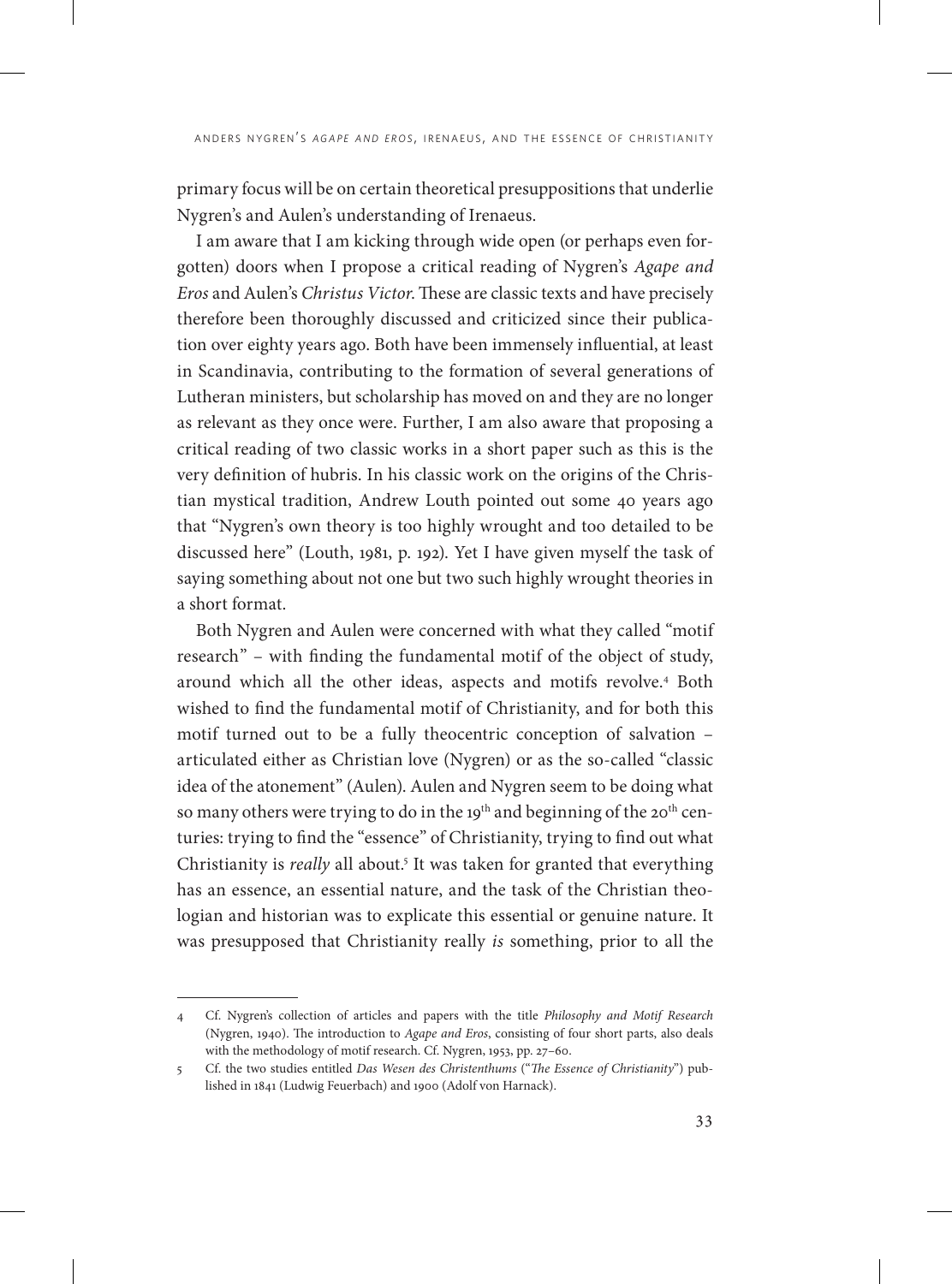change and development we see in history. The content of Christianity is a given, Christianity has a fundamental motif, and this motif can be explicated clearly. Different theologians and historians have of course always had very different understandings of what this essential nature of Christianity in fact is, but it went unquestioned that Christianity, like everything else, did have a true essence. Or to use the terminology of Nygren and Aulen, Christianity has a fundamental motif, and it is the task of the theologian to neutrally and objectively identify and explicate this fundamental motif. My main contention with Nygren and Aulen and the other theologians and historians searching for the essence of Christianity in the 19<sup>th</sup> and beginning of the 20<sup>th</sup> century is that I do not think Christianity, or any religion or concept for that matter, has an unchanging or fundamental essence. Everything changes.

Although Nygren and Aulen were quite aware that there is no such thing as "general" or "common" Christianity – there are only *particular* historical forms of Christianity<sup>6</sup> – they still speak unabashedly about Christianity as having a pure core or essence. Aulen wrote that the task of systematic theology is "to unveil and reveal everything that is essential, to brush aside all non-essential and foreign elements, to remove all unnecessary accretions, and to bring out clearly the very heart of the matter" (Aulen, 1948, p. 5).7 And Nygren could speak of "Christianity in a pure form" (Nygren, 1953, p. 241). Speaking in this manner presupposes that one can also speak of "false" or "compromised" Christianity, as the opposite of such genuine or "pure" Christianity. Particular historical forms of Christianity can then be compared against "the real thing", and many historical forms of Christianity are deemed to fall short of the mark. There is a strange dissonance between Nygren's explicit aim of simply giving "unbiased" and "non-normative" analyses of historical developments, and the implicit normativity displayed in this language of "essential" or "pure" Christianity. Nygren, for example, claims freedom from value-judgment and states that there is no question of assuming "the superior value of the idea of Agape and making it the criterion

<sup>6</sup> Cf. the discussion in Anderson, 2006, p. 54. She refers here to Aulen, 1932, p. 33.

<sup>7</sup> Cited in Anderson, 2006, p. 53.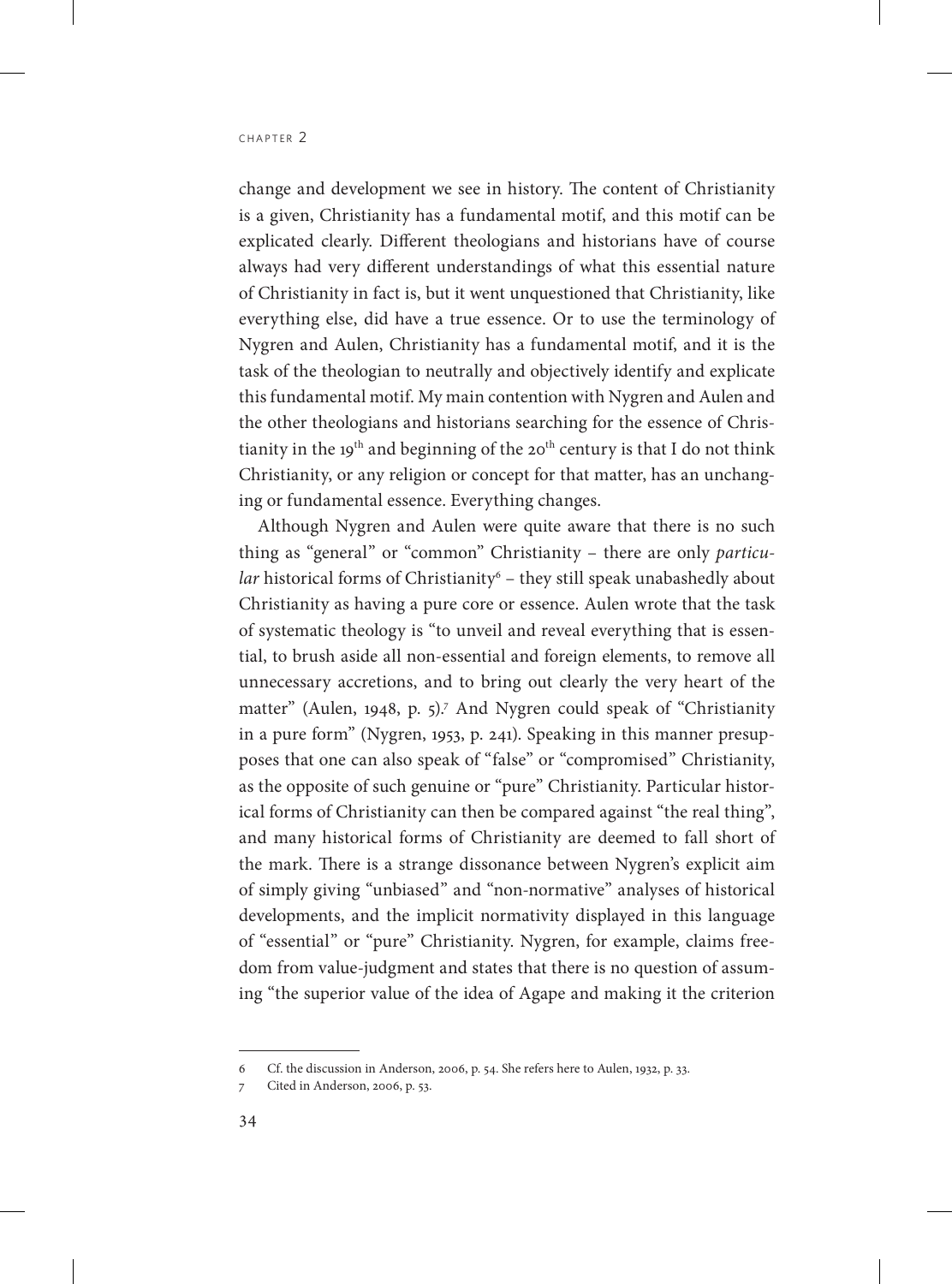for an unfavourable judgment on the idea of Eros" (Nygren, 1953, p. 38). He claims neutrality and objectivity in his explication of the motifs of *eros and agape*. Yet in designating particular motifs or certain types of Christianity as "essential" or "genuine" or "pure", as opposed to false or compromised, Nygren is of course making normative, not descriptive, statements. What is the basis of this normativity?

Both Aulen and Nygren were central figures in what is often called the Swedish Luther Renaissance of the first half of the 20<sup>th</sup> century. They were prominent theologians in the Swedish Lutheran church and were quite convinced that Luther had rediscovered "the unique and central feature of Christianity" (Anderson, 2006, p. 54). As Aulen put it at one point: "Luther's greatness lies not in bringing forth a new variant of Christianity, but rather in seeing the distinct character of Christianity more sharply than anyone before him."8 For both Nygren and Aulen, Luther's thought was a high-water mark in the history of theology, and all other periods, both earlier and later, could then be viewed against this standard. And to begin approaching my particular topic, which is Nygren's understanding of Irenaeus, I can quote a fairly recent study of this Swedish Luther renaissance: "Based on insights from his Luther studies, Aulen divided the history of dogma into distinctive periods, describing the unique essence of Christianity and its struggle against moralism and idealism. Naturally, the period of Luther gained a place of prominence, as did the time of the church fathers, especially Irenaeus" (Anderson, 2006, p. 55). Irenaeus was important for these Swedish Lutheran theologians because to them he in some way seemed close to Luther, and thereby came close to the "unique essence of Christianity".

Even though Aulen and Nygren were writing about different concepts (atonement on the one hand, love on the other), their overall understandings of these concepts were very similar. Several years before writing his classic on the doctrine of the atonement, Aulen wrote a short book entitled *Kristendomens själ* ("The Soul of Christianity") and already here he sketches out normative views concerning what Christianity is *really* all about. The book was published in 1922 and must be read in light of the

<sup>8</sup> Aulen (1932). Cited in Anderson, 2006, p. 55f.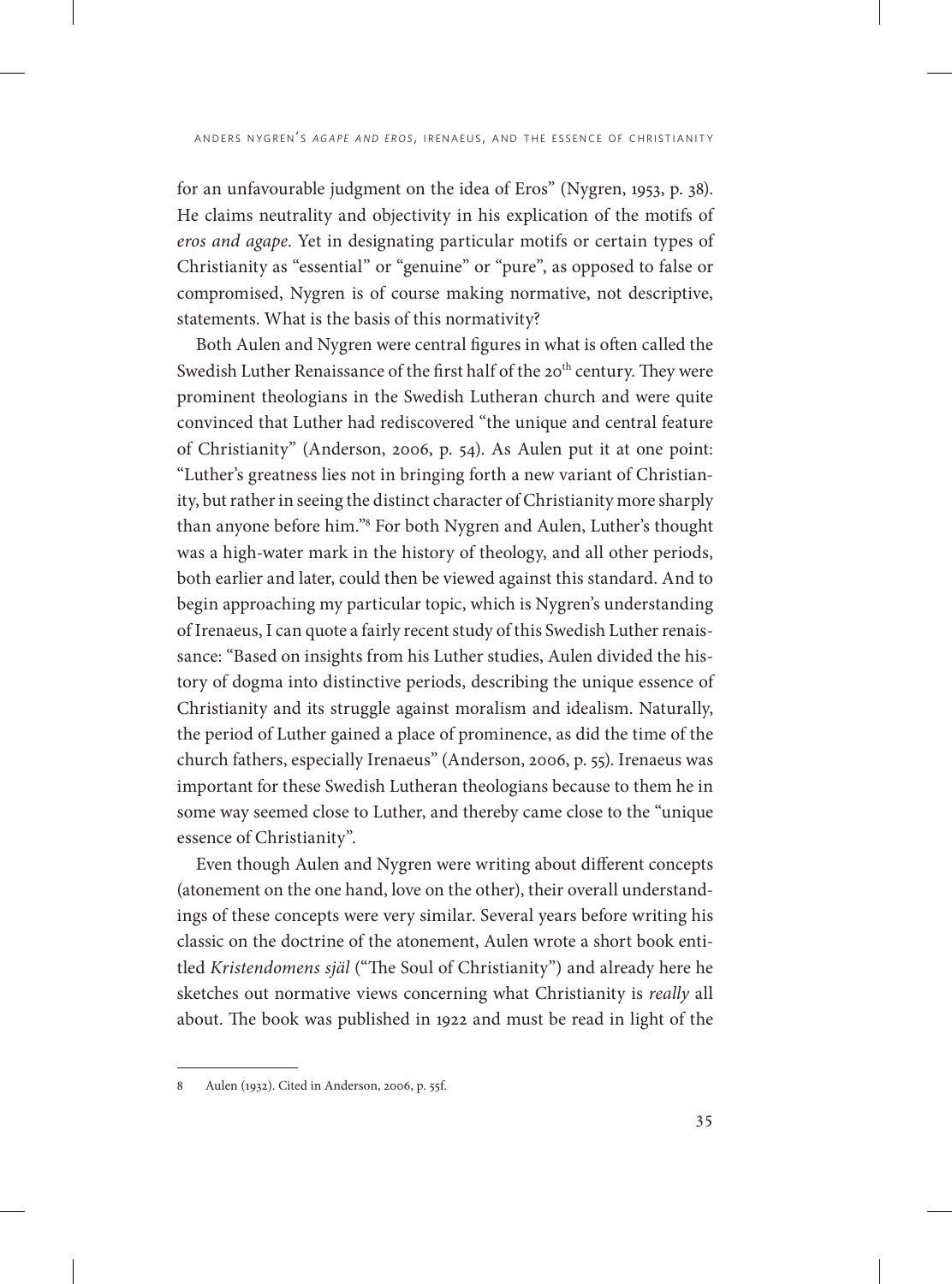horrors of World War I, as Aulen asks whether it makes sense to speak of God in this world full of suffering and evil (Aulen, 1922). For Aulen, the God of both liberal protestant theology and classical protestant orthodoxy does not seem to make sense in a world of suffering. Aulen's answer is that the God we are to speak of must be a *conquering* God. Christianity is about the God who conquers sin and death and destruction. Christianity is theocentric and downward oriented; it is about God coming down to humanity rather than humanity seeking God. These views, already articulated in this early book from 1922, are then fleshed out in his historical study of ideas of the atonement, and his historical analyses clearly reflect these normative standpoints. For Aulen, genuine Christianity is seen most clearly in what he calls the "classic" idea of the atonement, which is precisely the story of God conquering the forces of destruction. And for Aulen, this classic idea is most clearly visible in the New Testament, in certain Church Fathers, especially Irenaeus, and in Luther. Other periods in the history of theology departed to a greater or lesser degree from this genuine Christianity.

# **Nygren's Understanding of "Pure" Christian Love**

Similarly, while Nygren was working on his major study of *eros* and *agape*, he wrote a short book entitled *Urkristendom och reformation* ("Earliest Christianity and Reformation") where he depicts the history of Christian thought as a process of synthesis and subsequent reformation (Nygren, 1932). The process is simple: a pure concept is entangled and intertwined with mutually incompatible ideas (synthesis) and is subsequently unentangled again (reformation) (Nygren, 1932, pp. 147–175). Nygren saw this pattern of synthesis and reformation repeated at various levels and in shorter or longer intervals throughout Christian history. When it came to the concept of love, which he calls the "fundamental motif of Christianity", he saw the first 1500 years of Christianity as one long period of synthesis. During these centuries, the Christian concept of love, articulated most clearly by Paul as *agape*, became more and more compromised through entanglement with *eros*, and this entanglement lasted until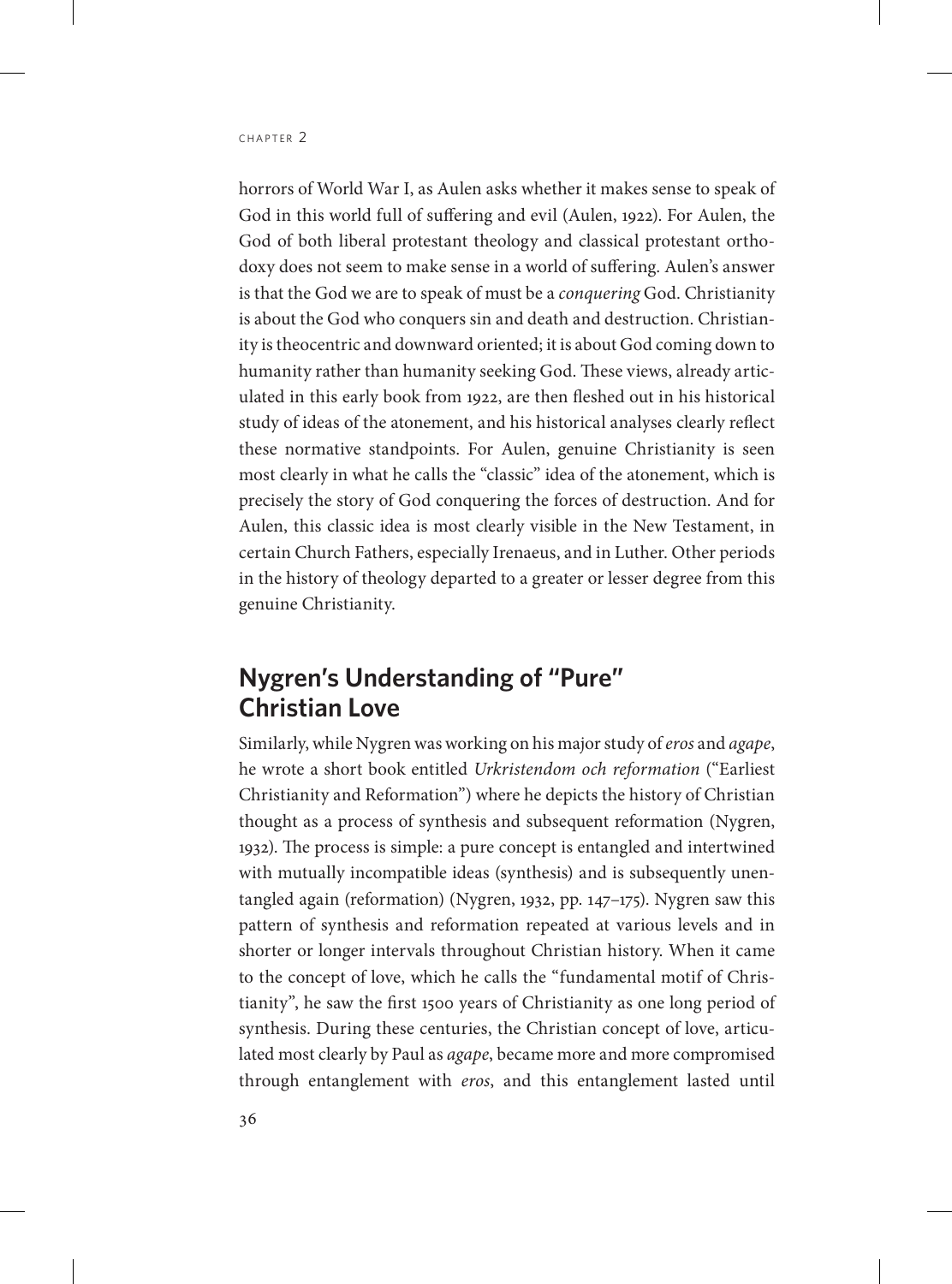Luther challenged the church's position on many matters and "rediscovered" the "pure" Christian understanding of love. The unique, essential nature of Christianity is found in the concept of divine love, *agape*, and this concept is found most purely in Paul (earliest Christianity) and in Luther (reformation). Nygren's juxtaposition of "earliest Christianity and reformation" is clearly visible in his study of Christian love. And in this scheme of synthesis and reformation, Irenaeus was the one theologian between the two giants of Paul and Luther who came closest to getting things right, even though he too fell into the error of synthesizing the genuine Christian concept of love with non-Christian motifs.9

As I have already mentioned, for Nygren a particular kind of love was the defining motif of Christianity: divine, unmotivated, generous love, i.e. *agape*. Nygren argues that there is an absolute distinction between *agape* and Hellenistic *eros*. For Nygren, *eros* is selfish love which seeks its own fulfilment, while *agape* is sacrificial love which seeks the good of the other with no thought of self. Much could of course be said about this distinction merely at a psychological level (is it really possible to distinguish so clearly between these types of love?), but what interests me here is that these two concepts are, for Nygren, much larger than the term "love" would suggest. For Nygren, they are the defining characteristics of two distinct types of religion or two different and opposing paths to salvation.<sup>10</sup> The first type is humanity's tendency to strive upward toward the divine; the second is God's merciful love which lowers itself to undeserving humanity. These two types of religion correspond perfectly to the two types of love which he describes as *agape* and *eros*. *Eros* represents

<sup>9</sup> For a recent broad discussion of a "theology of love" which engages critically with Nygren's conception of eros and agape, see Jeanrond, 2010 (ch. 5 in particular, but Nygren is present throughout). Recent studies on the "history of love" also engage critically with Nygren, although to a far lesser degree than Jeanrond's theological engagement. See Lindberg, 2008, ch. 3, 4 and 10, and May, 2011, ch. 6 and briefly in ch. 17. Nygren is discussed in all of these studies both with regard to his "historical" work on the history of love, and with regard to his role as a contemporary theologian. For Nygren, the roles of historian and contemporary theologian are fully intertwined. None of these studies mentions the name Irenaeus, however, although Irenaeus was quite important for Nygren.

<sup>10</sup> This can be seen clearly in an article entitled "Tvenne frälsningsväger" ("Two paths to salvation") which he published in 1932, while he was working on the second volume of his book on eros and agape (the first volume was published in 1930, the second in 1936). This article can be found in Nygren, 1932, pp. 13–30.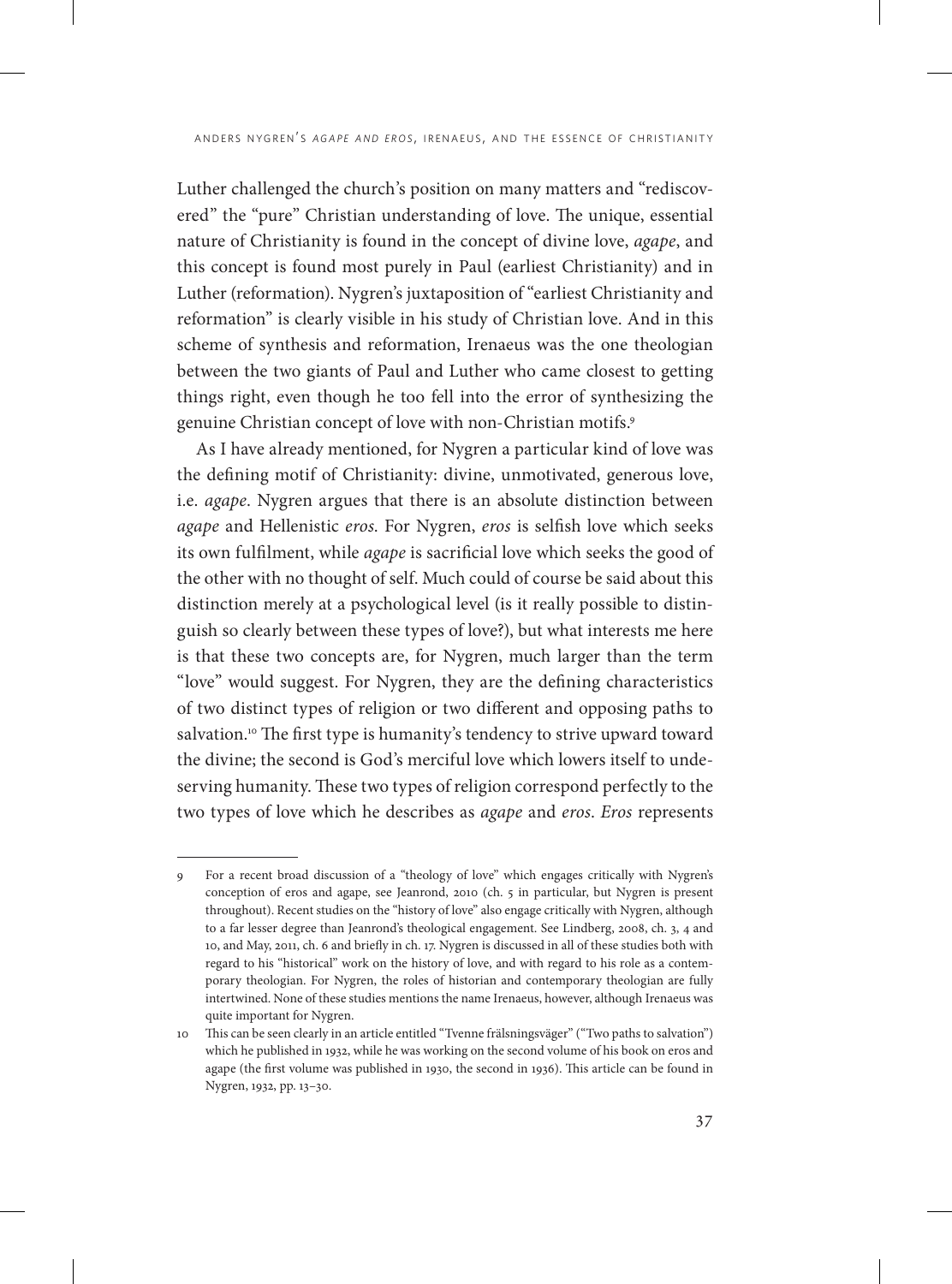mystical religion where humans strive for union with God, while *agape* represents revealed religion where God makes Godself known to humans and saves them even though they are undeserving. *Eros* religion is egocentric and upward striving while *agape* religion is theocentric and downward oriented. And for Nygren, it is implied that only pure *agape* religion is genuinely Christian. To caricature Nygren a bit, pure and genuine Christianity is really only found in the two religious geniuses of Paul and Luther – and to greater or lesser degrees in those like Irenaeus who are theologically "close" to Paul and Luther. In contrast, mystical religion, most clearly seen in medieval Catholicism, is a synthesis which mixes pure Christianity with foreign elements.

After giving an extended presentation of these two idealized types of religion/love, Nygren moves on to concrete historical material in the early Church and must immediately expand his typology: there are in fact not two main types of love, but three (although the third isn't a type of love at all, but a type of religion). (Types of religion and types of love are conflated throughout Nygren's book). These three types are *nomos*, *eros* and *agape*. Roughly speaking, these three types correspond to Judaism, Hellenism and Christianity respectively, and all three also correspond to different *types* of Christianity. All three types of religion of course involve love – in all three, adherents are called to love God and neighbor – but they have fundamentally different natures. *Nomos* religion is concerned with the law, with following the divine command, with winning divine approval. In this legalistic type of religion, love is primarily a command, not a gift. In Nygren's view, this is Judaism. In contrast, *eros* religion is concerned with freeing the immortal soul from the material body by striving for union with the immaterial divine. This is Hellenism. And finally, *agape* religion is initiated by God alone for the salvation of the undeserving, in a downward rather than upward motion. There is no room for human action or effort, no room for striving or mystical union with God in *agape* religion. And it is only *agape* religion which is viewed as genuine Christianity.<sup>11</sup>

<sup>11</sup> Cf. Nygren, 1953, pp. 247–253 for this brief tripartite scheme as presented in the following paragraphs.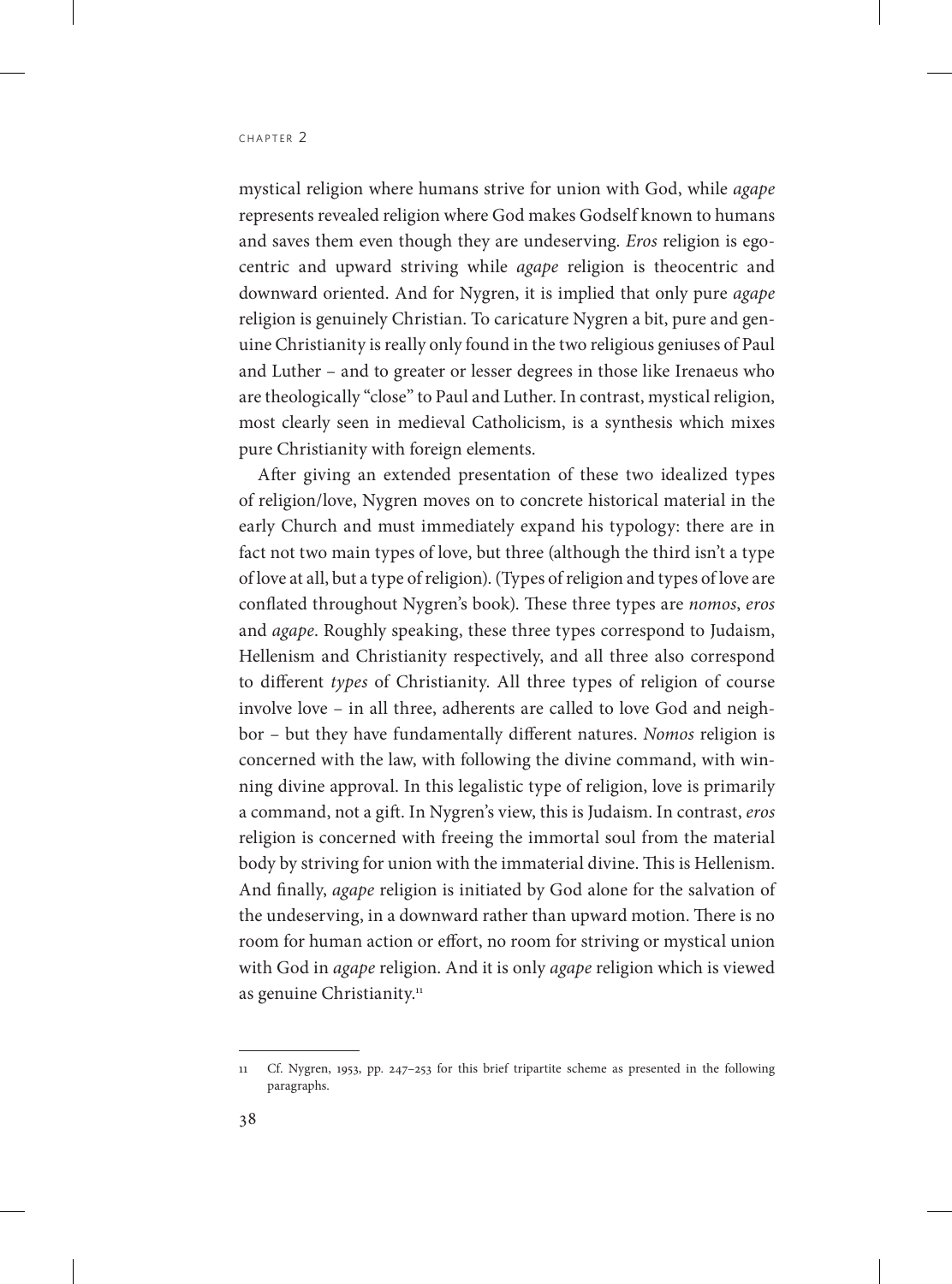Nygren's historical analysis purports to show, however, that Christianity has in fact been combined with both *nomos* and *eros* in various ways through the course of history. Pure or genuine Christianity always maintains the Pauline *agape* motif unadulterated, but most historical types of Christianity have strayed from purity by mixing in foreign motifs. When *agape* combines with *nomos*, it takes a step back toward "old testament religion". For Nygren, this is the religion of the apostolic fathers and apologists, as they regress backward from Paul toward the Old Testament. When *agape* is combined with *eros*, on the other hand, it takes a step sideways into contemporary Hellenistic culture, into so-called Gnosticism. And finally, in Nygren's schematization of the first half of the second century, *agape* is represented by Marcion. According to Nygren, Marcion rejected both the Judaizing religion of the apostolic fathers and the Gnostic striving of the immortal soul toward freedom from matter. Marcion becomes, in Nygren's brief presentation, a reformer who reconfirms the centrality of God's love, seeking and saving those who do not deserve it. Even though the God of Jesus is not the creator of humanity in Marcion's view, he still seeks the salvation of humans. This is true *agape*, seeking to save the undeserving.<sup>12</sup>

Nygren calls this the "first phase" in the development of the Christian concept of love, then he goes on to depict the "second phase" in more detail. In the second phase, this threefold pattern is repeated once again, with new actors. In the second phase, *nomos* is represented by Tertullian, *eros* is represented by Clement of Alexandria and Origen, and *agape* is represented by Irenaeus. The picture is muddled, as all three mix the three motifs together in various ways, but they each primarily represent one of these motifs.13

 As an aside, we can note that Irenaeus is not presented in the correct chronological order. It is important for Nygren to end this section with a discussion of Irenaeus since it is he who comes the closest to representing the *agape* type. He is presented as the culmination of this second phase, even though he is chronologically prior to Tertullian, Clement and

<sup>12</sup> Cf. Nygren, 1953, pp. 254–334 for these three types.

<sup>13</sup> Cf. Nygren, 1953, pp. 335–412 for this second phase.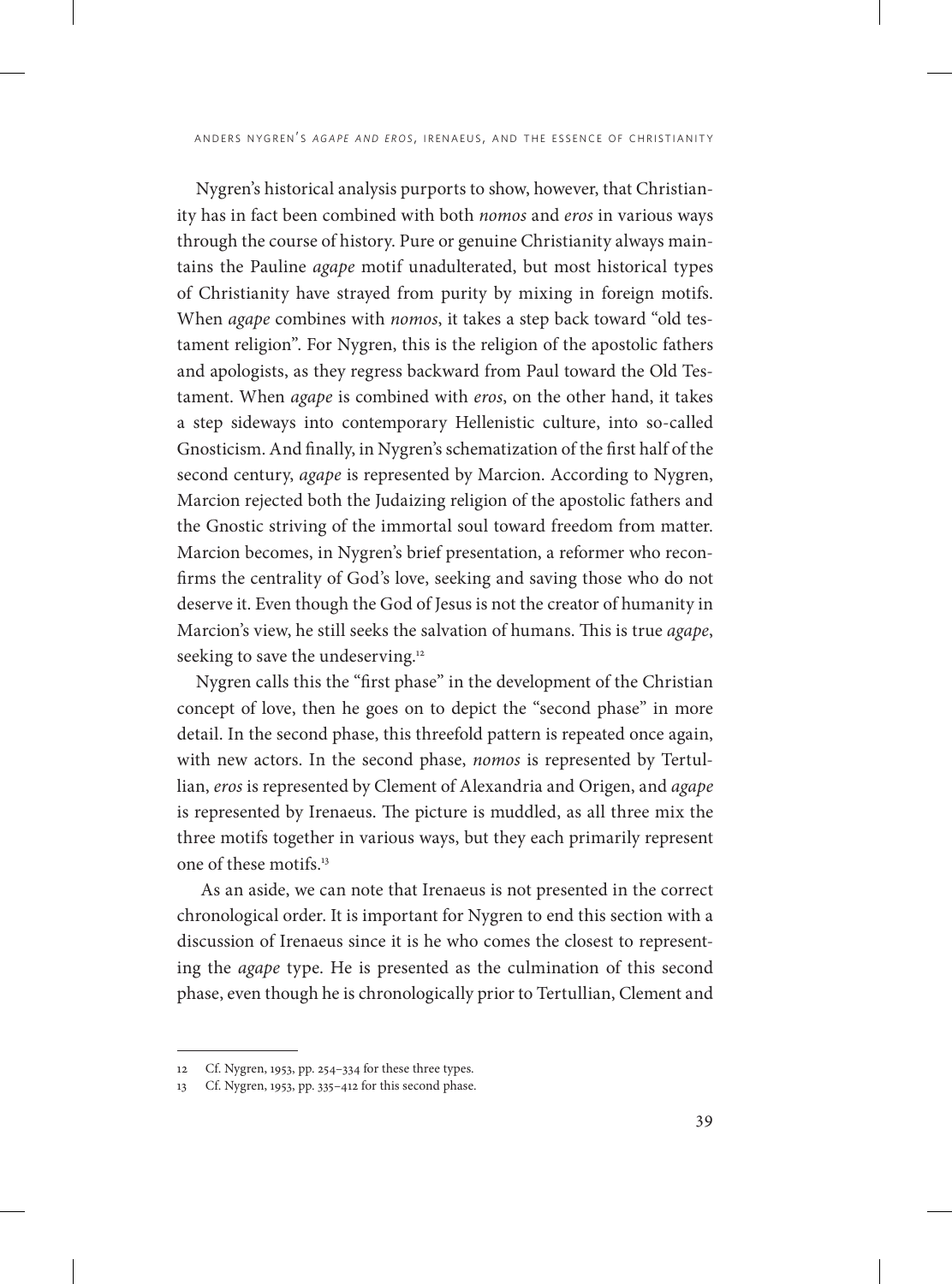Origen. There is something fascinating about such a clear schematization, but of course it is far too simple. Reality is never that simple. Reality is messy.

## **Nygren's Reading of Irenaeus**

What then does Nygren actually say about Irenaeus? Basically, two things: Irenaeus gets it almost right, nearly preserving pure *agape* religion, but even he ends up mixing *eros* into his theology. "Nowhere in the Early Church is the idea of Agape found in so pure a form as in Irenaeus" (Nygren, 1953, p. 409). Both types of love can be related to a quote from Irenaeus: "… the only sure and true Teacher, the Word of God, Jesus Christ our Lord, who because of his immeasurable love [*agape*] 14 became what we are in order to make us what he is" (Irenaeus, *Adv. haer* 5. Preface).15

For Nygren, the first half of this quote represents the *agape*-motif and the second half represents *eros*. Because of his love for humanity, the Word became human. It is the Incarnation that is the absolutely defining aspect of the *agape* motif.<sup>16</sup> Through his transcendent love, God condescended, coming down to those who did not deserve his love in order to save them. Only this is genuine Christianity. The movement is always downward, never upward. And for Nygren, this is an even better example of the *agape* motif than what we find in Marcion. Marcion speaks of a God who saves those whom God did not create. That is powerful love. But in Irenaeus we read of a God who saves humans who rejected the very God who created them. Nygren sees this as being an even more powerful depiction of *agape* than that found in Marcion. The love of a parent for the child who wants nothing to do with the parent is apparently even more unexpected and generous than the unconditional love of a stranger for a stranger. Nygren summarizes thus:

<sup>14</sup> Irenaeus is only preserved fully in a Latin translation, but this passage is also preserved in Greek. The Latin term used here is *dilectio*, the Greek is *agape*.

<sup>15</sup> Cited from the English translation in Grant, 1997, p. 164. For the Greek and Latin text, see Rousseau, Doutreleau and Mercier, 1969, pp. 14–15.

<sup>16</sup> Cf. Nygren, 1953, p. 402: "The advent of the Logos in the flesh is God's great work of love. In the Incarnation God's Agape manifests itself."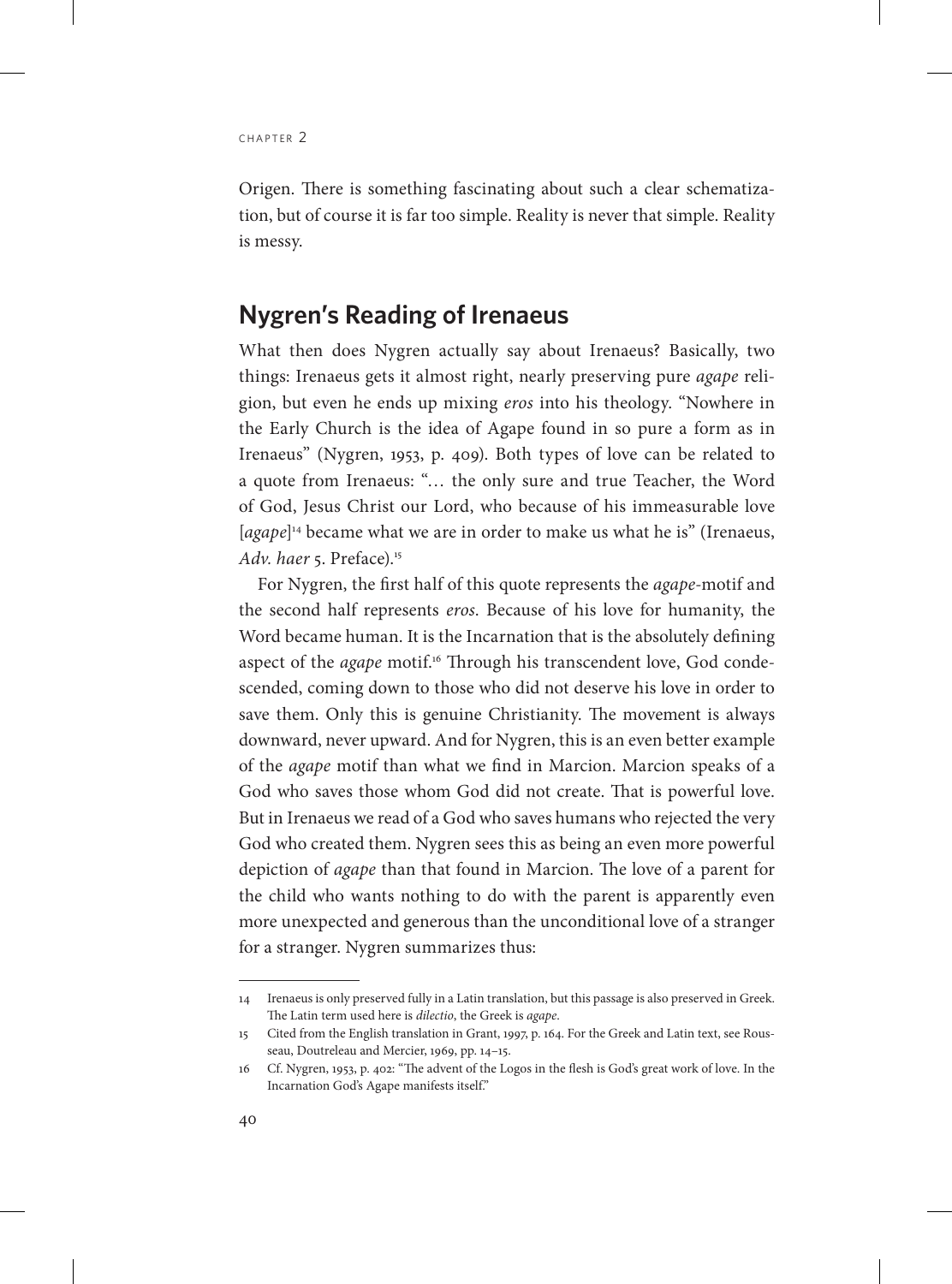It may be a great thing to show love to those who are complete "strangers", whom we have no obligation whatever to love. But God's love is still greater. He loves those who, as his creatures, had an absolute obligation towards Him, yet rebelliously turned away from Him and spurned His will. (Nygren, 1953, p. 399)<sup>17</sup>

In attempting to summarize this *agape* motif in Irenaeus, Nygren gives a quite adequate presentation of central aspects of Irenaeus's theology, focusing on three primary doctrines: 1) God the creator; 2) the Incarnation; and 3) the resurrection of the flesh. I do not find much to criticize in Nygren's presentation of these central doctrines in Irenaeus. Nygren has clearly read Irenaeus and read him well. And yet the word *love* isn't actually very prominent in Nygren's discussion of Irenaeus. I find this odd, given the fact that Irenaeus is so important for Nygren precisely as a representative of true Christian *love*. Nygren wishes to make Irenaeus a primary representative of the *agape* motif, but the number of passages in Irenaeus where love is central is not great. It would be an exaggeration to say that love is the defining element of Irenaeus's theology. Love of God and neighbor, and God's love for humanity, are certainly present in Irenaeus's writings, but they do not leap out as the defining characteristic. As I have already mentioned, much of Nygren's book does not seem to be about types of love at all, but about types of *religion*, about two opposite paths to salvation. And in this scheme, Irenaeus comes close to the path that Nygren views as true Christianity – and so Nygren makes him a representative of *agape*. For Nygren, the main issue when dealing with Irenaeus is the fact that he and his primary opponents, the Gnostics, represent two diametrically opposed paths to salvation – the ascent of the immortal soul to God, or the descent of God into this world to save undeserving humans. Nygren's treatment of Irenaeus is only superficially about love. It is much more about salvation and true religion.

The second half of the quotation cited above – "that He might bring us to be even what He is Himself" – then represents for Nygren the *eros*

<sup>17</sup> I am skeptical of Nygren's valuation simply from a psychological perspective: is it really harder to love a rebellious child than it is to love a complete stranger? In any case, Nygren establishes Irenaeus as a representative of true *agape* by this image.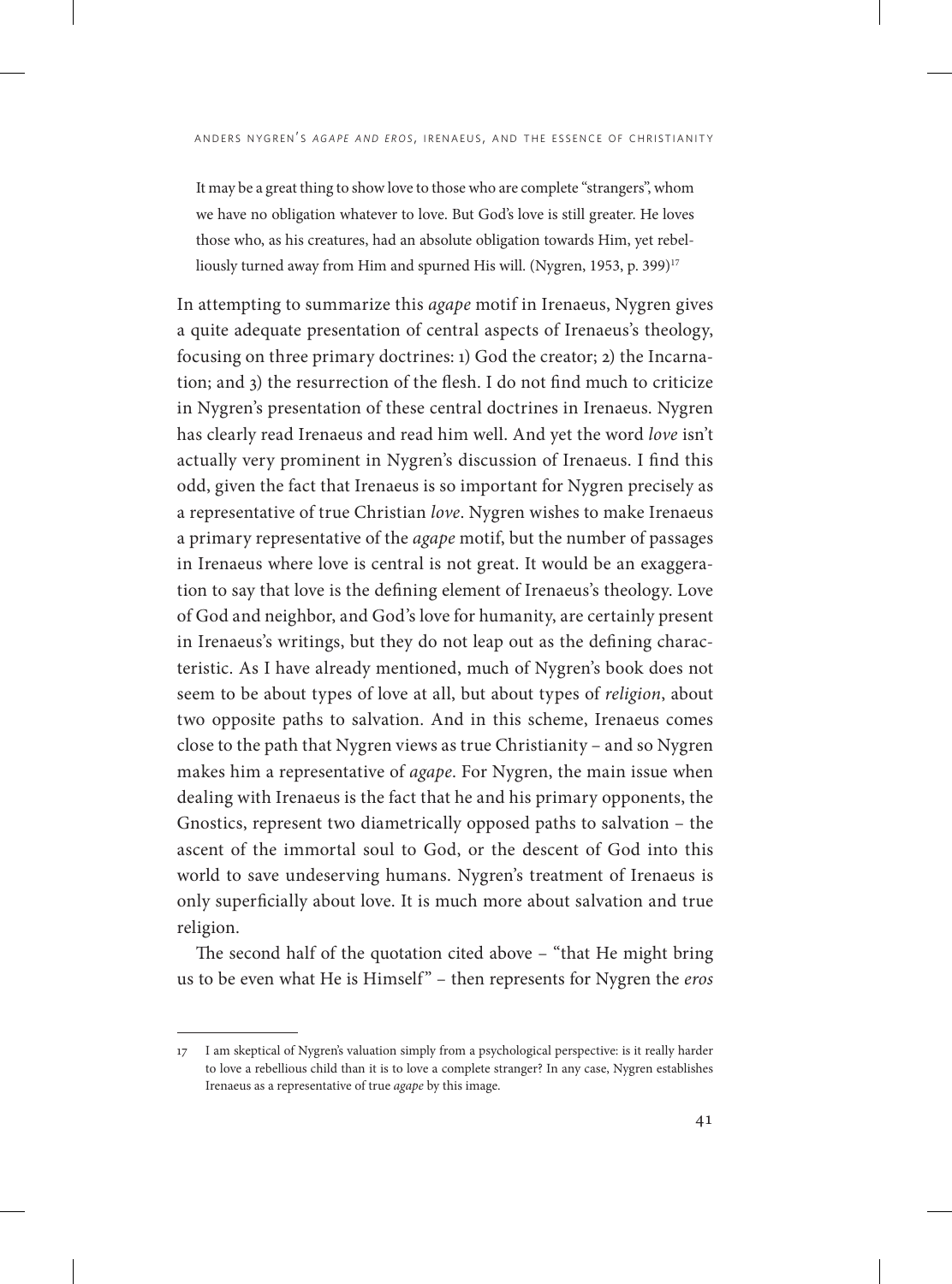motif that insinuated itself into Irenaeus's pure *agape* religion. "Even his view of Agape, however, is not entirely untouched by alien motifs … the Eros motif affects the very centre of his thought …" (Nygren, 153, p. 409). For Nygren, this *eros* infiltration is simply the Hellenistic idea of deification, which he claims has been adopted by Irenaeus and woven into his *agape* religion. Nygren summarizes this with a phrase that Irenaeus in fact never uses: "God became man in order that man might become God" (Nygren, 1953, p. 410). Irenaeus does say similar things, speaking of humans becoming like God, of communion with God, of participating in God, but to simply equate these expressions with some pre-conceived Hellenistic doctrine of deification is a drastic oversimplification. Because *agape* for Nygren is only ever downward-oriented, he seems unable to relate language of divine likeness, communion, mystical ascent and participation to *agape*, and thus he can find no place for such language in genuine Christianity. He quite simply equates all of this mystical language and upward motion with the *eros* motif and sees it thus as an alien type of religion, foreign to Christianity. Thus, Nygren finds that even in Irenaeus, "strands from Eros and the Agape motifs are woven together" (Nygren, 1953, p. 412).

# **Critique of Nygren**

Like I said earlier, criticizing Nygren's *Agape and Eros* is like kicking through open doors. Nygren has already been criticized extensively and to a certain degree forgotten. His treatment of Irenaeus, and especially his assumption that Irenaeus simply adopts a Hellenistic doctrine of deification, is much too simple. My doctoral dissertation from 2009 looks closely at precisely this issue in Irenaeus, asking whether or not Irenaeus really even talks of deification (Kaufman, 2009). My answer, very briefly, is: no, he does not, not explicitly, but kind of, depending on how you define deification. Or in other words: "it's complicated". For Nygren, on the other hand, things are very simple. Far too simple. I certainly do not agree with Nygren that Irenaeus is superficially mixing alien concepts. In my own reading of Irenaeus, and in most of the secondary literature from the past few decades, the unity and comprehensiveness of Irenaeus's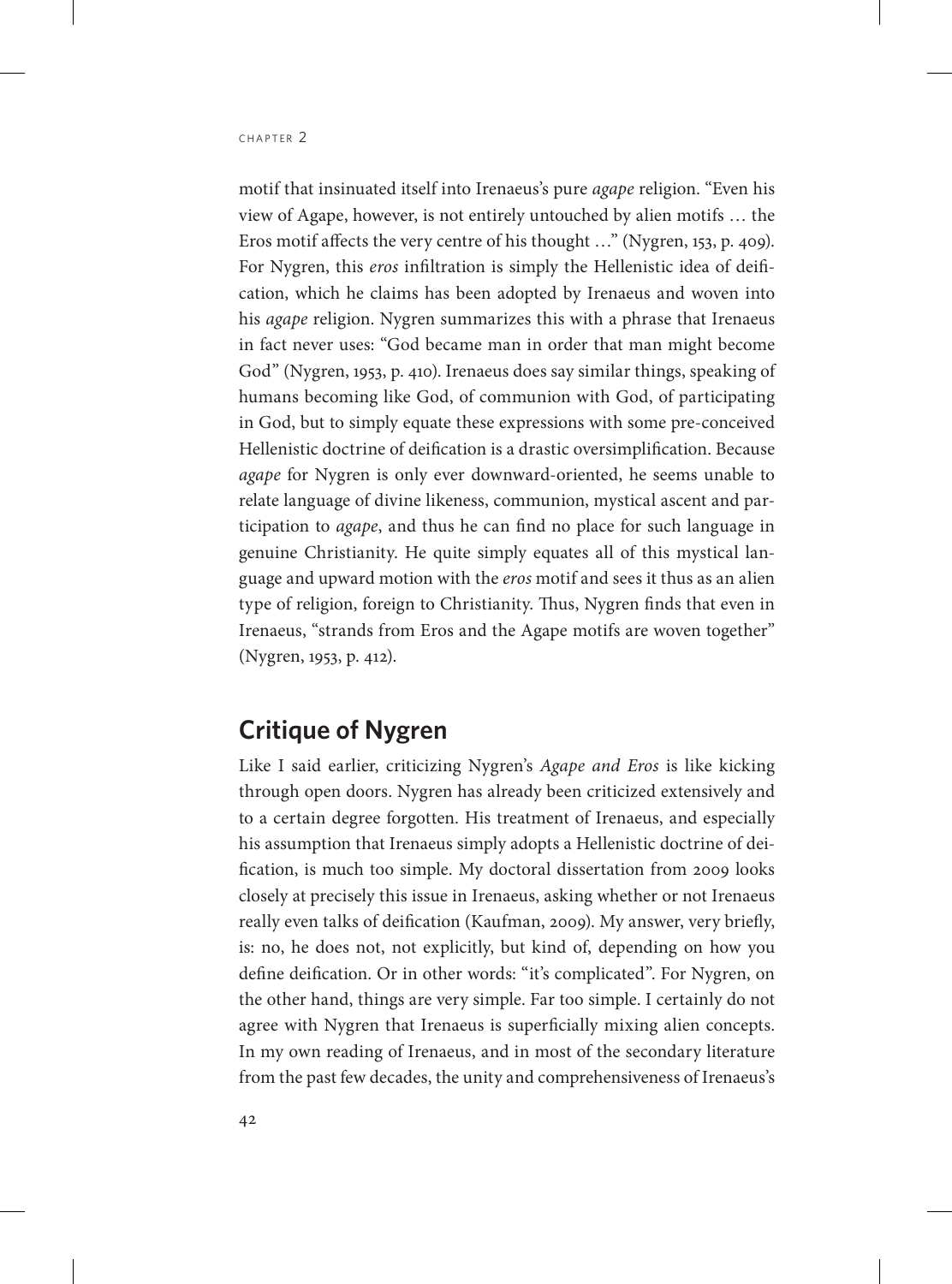thought stands out.18 I do not see Irenaeus taking over a ready-made "Christian concept of love", *agape*, and mixing it with an alien concept, Hellenistic *eros*. Nor do I see him, or anyone else for that matter, taking a pre-existing "something" that can be called "genuine" Christianity and mixing it with various incompatible types of religion. I would suggest, rather, that this notion does not even make sense.

My criticism of Nygren's and Aulen's readings of Irenaeus therefore has more to do with their method than with their particular readings. For in their method, they presuppose several things that I find quite problematic. First, they presuppose that one can delineate "pure" concepts or ideas or motifs in history, and that it makes sense to speak of the "essence" of Christianity as a given, against which particular historical forms of Christianity can be evaluated. They write of "genuine" Christianity as if that is a concept which can be defined objectively. Nygren claims to find two (or three) distinct concepts of love running through history that are mutually alien to each other and that exist apart from and prior to their concrete expression in specific writings in specific contexts. Similarly, Aulen finds three ideas of atonement that are mutually incompatible and that exist "out there", seemingly floating through space until they are given concrete expression in specific contexts. And in each case, one of these ideas or concepts represents "genuine" Christianity and the others represent foreign influence. Coincidentally, the pure or genuine concept is the one that is closest to Luther. In this scheme, Irenaeus plays a positive role because he is apparently similar to Paul and Luther. I find this entire way of viewing things to be deeply problematic. As a historian, I see no straight lines or pure concepts in history. I see no "givens", no ideas or concepts or motifs or entities "out there" that aren't constructed and continually reconstructed in history. I do not think concepts exist apart from their various messy concrete expressions in history. What love is, what atonement is, what Christianity is – these concepts have been continually negotiated and renegotiated throughout history. These are messy, not pure, concepts. An apocryphal Einstein quote says "If you

<sup>18</sup> Cf. Wingren, 1959; Minns, 1994; Donovan, 1997; Osborn, 2001; Steenberg, 2008; Kaufman, 2009; Parvis & Foster, 2012; Behr, 2013.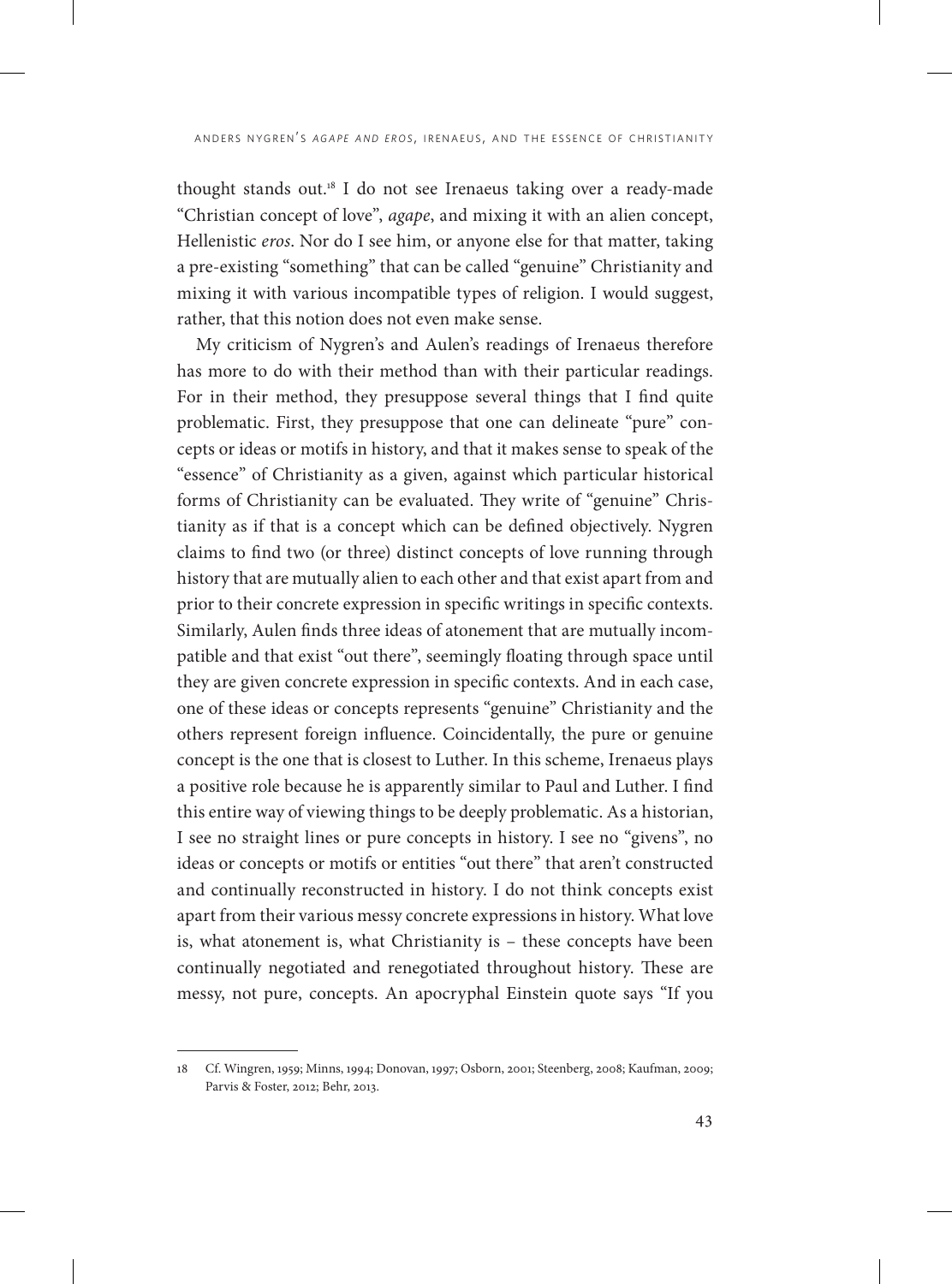can't explain it simply, you haven't understood it well enough". Nygren's and Aulen's schematizations of history are very simple and very pedagogical – so one might say that they have truly understood things. I've come to appreciate something C. S. Lewis said that points in the opposite direction, however: "Besides being complicated, reality, in my experience, is usually odd. It is not neat, not obvious, not what you expect" (Lewis, 2001, p. 14).19 If you can explain it simply, it is probably not reality that you are explaining. History is messy, full of ebbs and flows and crooked lines and unpredictable processes of continuity and change. The schematization of history presented by Nygren and Aulen is too simple, in an unhelpful way.

John Behr, one of the foremost Irenaeus scholars at the moment, gave his recent monograph on Irenaeus the subtitle *Identifying Christianity* (Behr, 2013). Rather than seeing Irenaeus as simply transmitting something that was given already in Paul, Behr gives Irenaeus a much more active role in identifying, both for his contemporaries and for posterity, what Christianity is. And for Behr, what Irenaeus identifies is much broader and more comprehensive than any single motif or concept. Irenaeus brings together the great story of creation, redemption and consummation, and he does so by embracing the entire biblical witness, not only Paul. Reducing Irenaeus's thought or the Christianity he identifies to a single motif or one central concept is to distort Irenaeus. Here I completely agree with Behr.

I would go further than Behr, however, using an even more active verb than "identifying". I think I would prefer the term construction: Irenaeus does not only identify, but participates in the construction of, Christianity. Christianity, or Christianity's essence or central motif, isn't something given that he can "find" or "identify", something that exists "out there" prior to Irenaeus. He does not just identify something that is given beforehand, but helps construct it – and theologians and priests and bishops and laypersons have continued constructing and reconstructing

<sup>19</sup> I am fully aware of the irony in my quoting Lewis here, for the book I am quoting is nothing less than an attempt at identifying what is central and unchanging in Christianity. I do not believe anything is unchanging.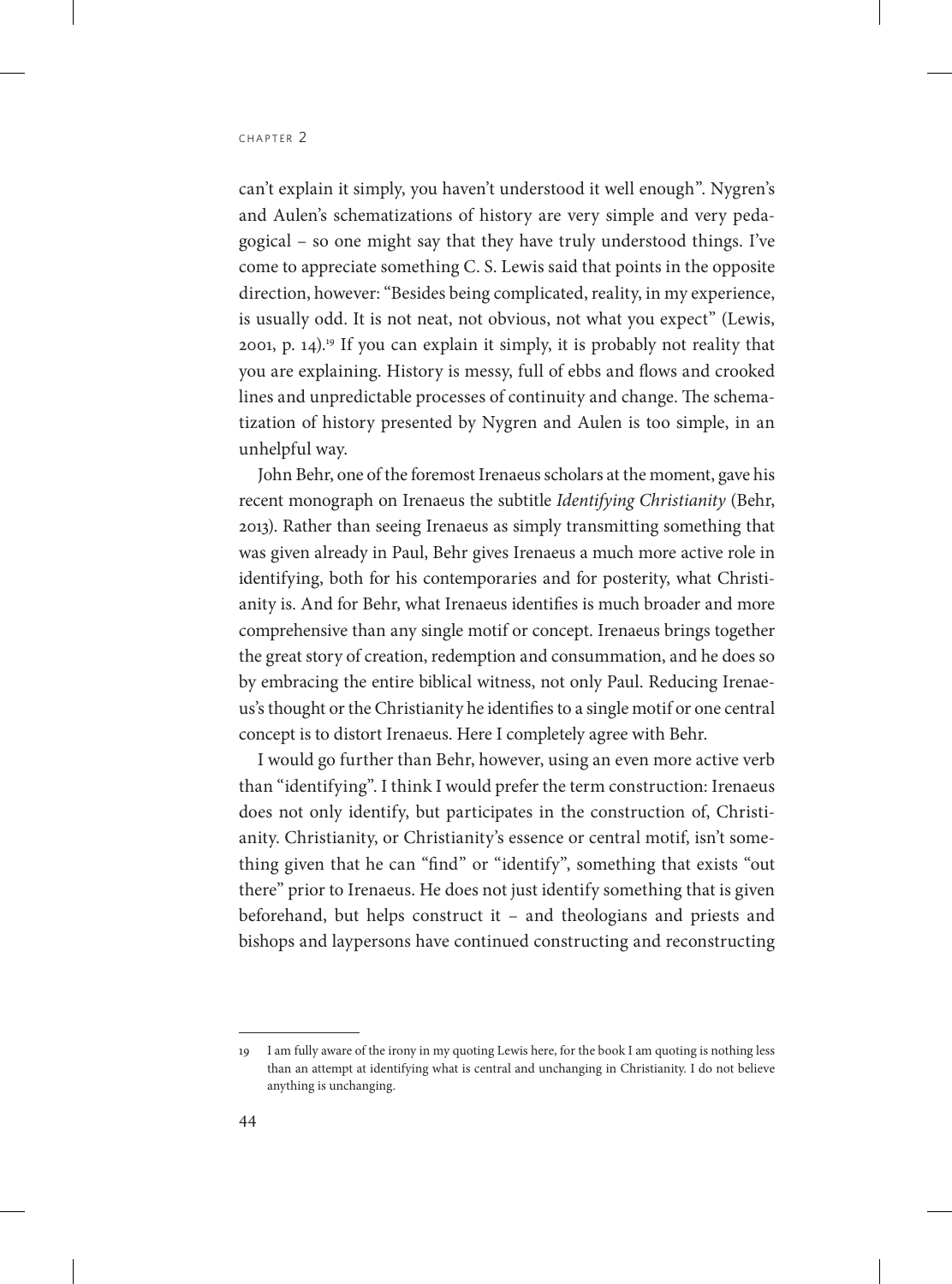Christianity ever since.20 In some ecclesiastical traditions, this involves greater change and disruption than in others, but, in the end, no tradition ever stays the same. It is the nature of history that everything changes. My criticism is not that I think Nygren and Aulen identify the wrong things as the essence or central motifs of Christianity, but rather that the very notion of a religion having an unchanging essence or central motif should be abandoned.

My second problem with Nygren and Aulen is the fact that they find their normative basis in the genius of Luther and can then implicitly evaluate the genuineness of any given conception of Christianity based on its proximity to Luther. This is of course both provincial and anachronistic. We can happily criticize their subjective readings and normative evaluations that fly in the face of their claims of objectivity. And yet we should perhaps not think that we can so easily avoid this temptation ourselves, assuming we can do better. We easily become blind to the things that influence our own readings and evaluations, whether they be academic or religious or personal bindings. What I see when I read Irenaeus is different from what the Catholic and Lutheran combatants of the 16<sup>th</sup> century saw when they read him to find ammunition for their polemics, and it is different from what Nygren and Aulen saw in early 20<sup>th</sup> century Sweden. After writing a dissertation on Irenaeus, I might think that I know something objective about what Irenaeus thought, but all I really know is what *I* think Irenaeus thought. I have no independent access to the "real" Irenaeus, by which I could judge my own or others readings of Irenaeus. Interpretations are fluid, changing over time. Since the past is in fact gone, all we have are these various interpretations based on our fragmentary sources. We can perhaps laugh at antiquated interpretations, but we must be aware that future interpreters will most likely laugh at our interpretations as well. I do not think it is possible to give an objective and absolute account of the thought of Irenaeus, nor of any theologian or idea or theological concept, nor of Christianity as a whole. I hope it is

<sup>20</sup> And this was of course also going on before Irenaeus. See the illuminating discussion in Brakke, 2010 for more reflection on the dynamics involved in the creation of Christianity in the second century. See also Law, 2004 for reflections on the messiness of research and the non-givenness of reality.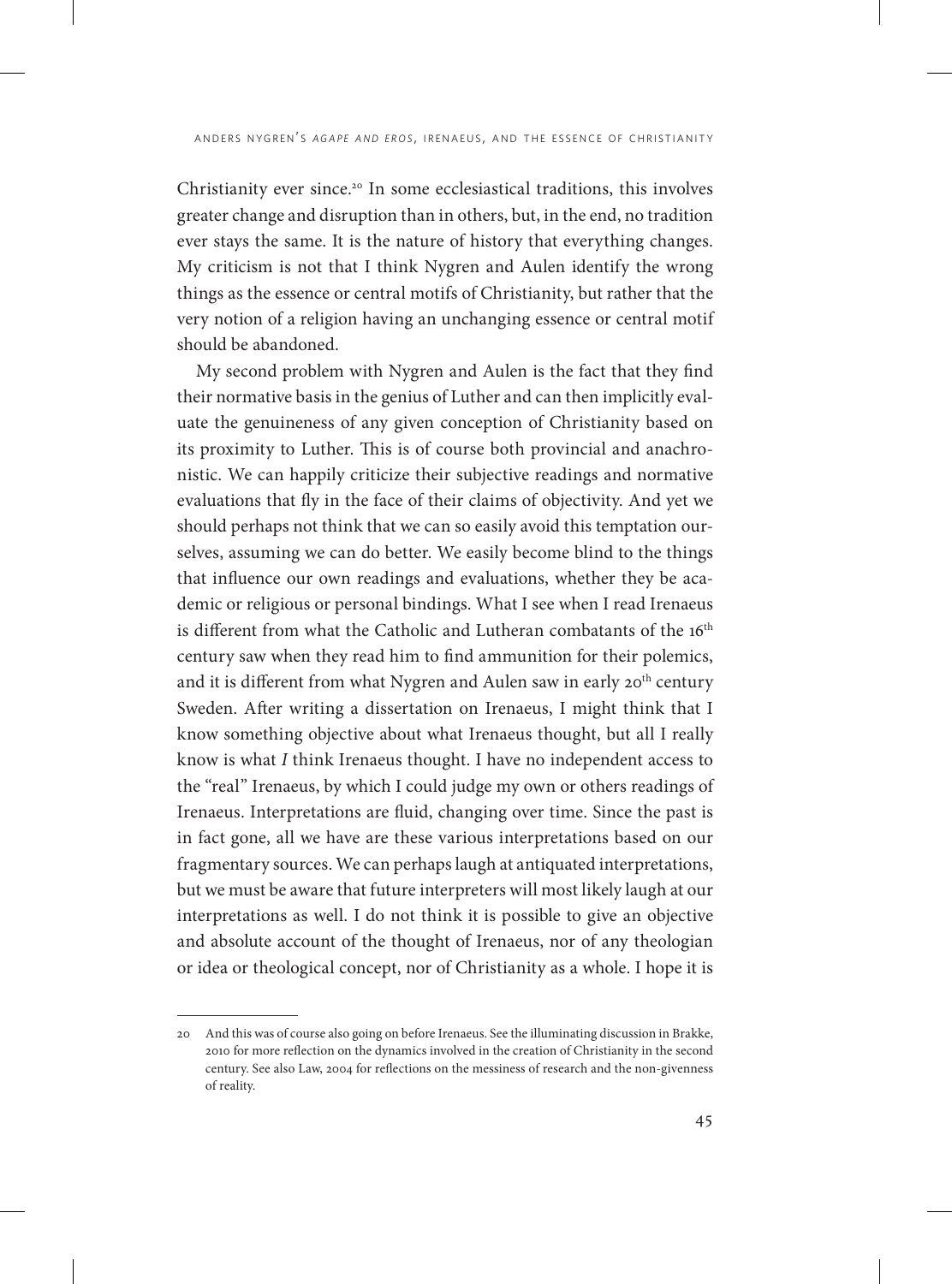possible, however, to give accounts that will be recognizable and plausible to others who are familiar with the fragmentary sources upon which our accounts are based. Together we can construct plausible understandings of a concept such as Christian love, or of a thinker such as Irenaeus, or of something as broad and multifaceted as Christianity, without purporting to have found the true "essence" of the thing we are studying. And so, just as I see Irenaeus participating in the construction of Christianity, I see myself participating in the construction of Irenaeus – in readings of Irenaeus that I, and hopefully others, will find plausible, at least for a time.

# **Conclusion**

Nygren's and Aulen's interpretations of the history of theology and theological "motifs" raise important questions concerning objectivity, normativity and givenness, at two levels: both at the level of the object of study itself (in my case, Irenaeus and the formation of Christianity in the late second century), and at the level of what is going on in the contemporary process of research and interpretation. In both cases, I do not see stable given entities that can be "identified" or "discovered" or "described" objectively, be they motifs or concepts or religions or contemporary scholarly interpretations. What I see is active formation and construction, carried out in continual dialogue and interaction with other scholars and other more or less plausible constructions. Thus, research into the history of a religion and a religious concept such as "Christian love" is open-ended – and therefore interesting in ever new ways.

### **References**

- Anderson, M. E. (2006). *Gustaf Wingren and the Swedish Luther renaissance*. Peter Lang.
- Aulen, G. (1922). *Kristendomens själ: Tillika ett ord om gammal och ny teologi*. Sveriges kristliga studentrörelse.
- Aulen, G. (1930). *Den kristna försoningstanken*. Svenska kyrkans Diakonistyrelses Bokförlag.
- Aulen, G. (1932). *Die Dogmengeschichte im Lichte der Lutherforschung*. Bertelsmann. Aulen, G. (1948). *The faith of the Christian church*. Muhlenberg Press.